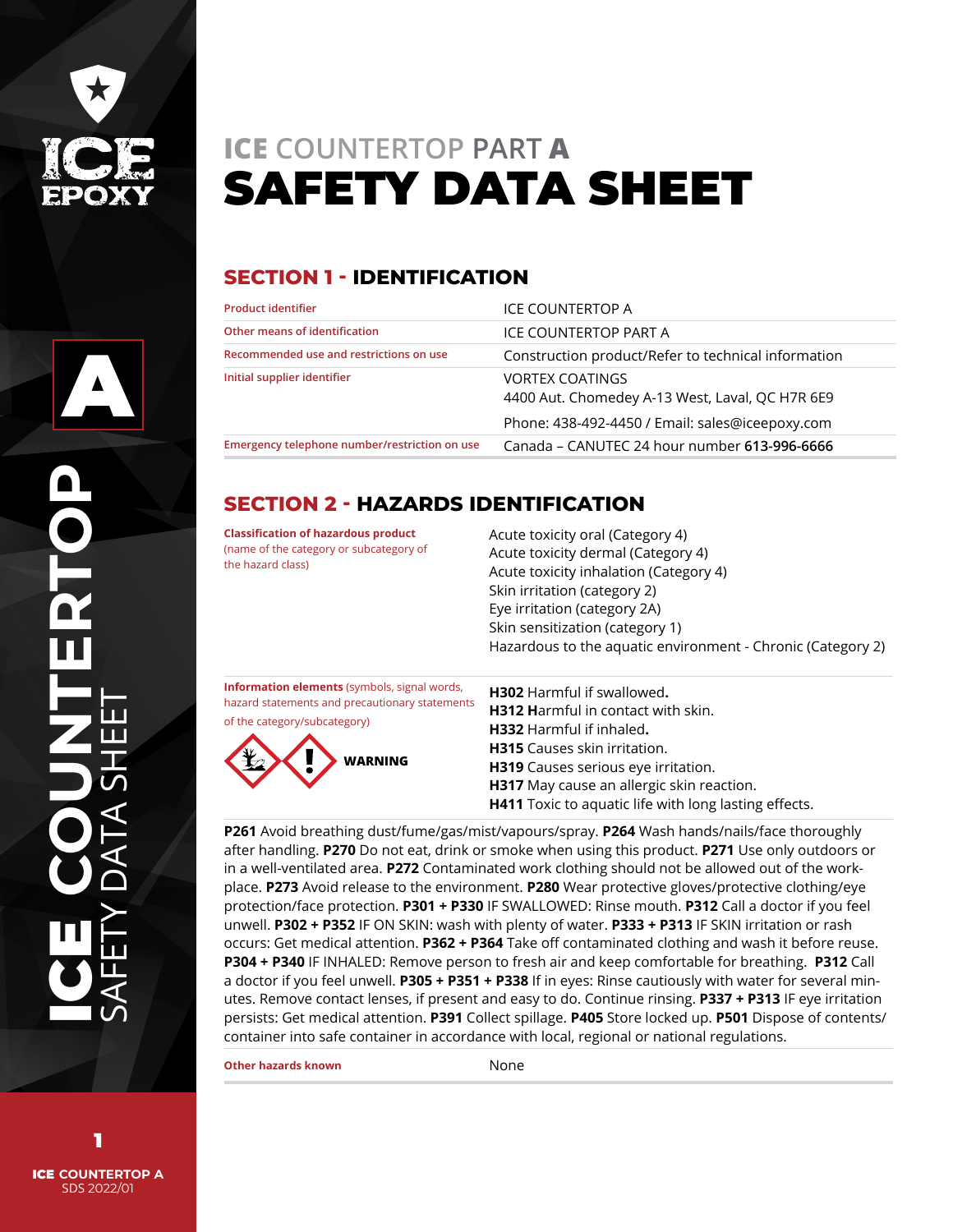

## **SECTION 3 - COMPOSITION/INFORMATION ON INGREDIENTS**

#### **ICE FLOORING PART A**

| Chemical name (common name/synonyms) | CAS number or other | Concentration (%) |
|--------------------------------------|---------------------|-------------------|
| Epoxy phenolic resin                 | 61788-97-4          | 60-100            |
| Butanedioldiglycidyl ether           | 2425-79-8           | 10-30             |
| Other                                | $---$               | $\leq 3$          |

**All ingredients are listed according to OSHA (29 CFR).**

\* Statement - This safety data sheet provides concentration range(s) instead of the actual concentration(s) considered trade secret(s).

#### **SECTION 4 - FIRST AID MEASURES**

| Inhalation                                                     | IF INHALED: Remove person to fresh air and keep comfortable for breathing.<br>Immediately call a doctor.                                                                                                                                                                                                                                                                 |
|----------------------------------------------------------------|--------------------------------------------------------------------------------------------------------------------------------------------------------------------------------------------------------------------------------------------------------------------------------------------------------------------------------------------------------------------------|
| Ingestion                                                      | IF SWALLOWED: Rinse mouth. Do NOT induce vomiting. NEVER give anything by<br>mouth if victim is rapidly losing consciousness or is unconscious or convulsing.<br>Rinse mouth thoroughly with water. Have victim drink two glasses of water. If<br>vomiting occurs naturally, have victim lean forward to reduce risk of aspiration.<br>Call a doctor if you feel unwell. |
| <b>Skin contact</b>                                            | IF ON SKIN (or hair): Take off immediately all contaminated clothing. Rinse skin<br>with water (15-20 minutes). Wash contaminated clothing before reuse.                                                                                                                                                                                                                 |
| Eye contact                                                    | IF IN EYES, Rinse cautiously with water for several minutes (15-20). Remove<br>contact lenses, if present and easy to do. Continue rinsing.                                                                                                                                                                                                                              |
| Most important symptoms and<br>effects (acute or delayed)      | Causes severe skin, respiratory or digestive tract burns and eye damage.                                                                                                                                                                                                                                                                                                 |
| Indication of immediate medical<br>attention/special treatment | In all cases, call a doctor. Do not forget this document.                                                                                                                                                                                                                                                                                                                |

#### **SECTION 5 - FIREFIGHTING MEASURES**

| Specific hazards of the hazardous<br>product (hazardous combustion products) | Carbon oxides and other irritant/toxic gases and fumes.                                                                                                                                                                                                                                                                                                                                                                                                                         |
|------------------------------------------------------------------------------|---------------------------------------------------------------------------------------------------------------------------------------------------------------------------------------------------------------------------------------------------------------------------------------------------------------------------------------------------------------------------------------------------------------------------------------------------------------------------------|
| Suitable and unsuitable<br>extinguishing media                               | In case of fire: Use carbon dioxide, chemical powder agent and<br>appropriate foam to extinguish surrounding products.                                                                                                                                                                                                                                                                                                                                                          |
| Special protective equipment<br>and precautions for fire-fighters            | During a fire, irritating/toxic smoke and fumes may be generated. Do not en-<br>ter fire area without proper protection. Firefighters should wear proper pro-<br>tective equipment and self-contained breathing apparatus with full facepiece.<br>Shield personnel to protect from venting, rupturing or bursting cans. Move<br>containers from fire area if it can be done without risk. Water spray may be<br>useful in cooling equipment and cans exposed to heat and flame. |

#### **SECTION 6 - ACCIDENTAL RELEASE MEASURES**

| Personal precautions,<br>protective equipment<br>and emergency<br>procedures | Absorb spillage to prevent material-damage. Restrict access to area until completion of<br>clean-up. Ensure clean-up is conducted by trained personnel only. All persons dealing<br>with clean-up should wear the appropriate protective equipment (See Section 8). |
|------------------------------------------------------------------------------|---------------------------------------------------------------------------------------------------------------------------------------------------------------------------------------------------------------------------------------------------------------------|
| <b>Methods and materials</b>                                                 | Ventilate area of release. Stop the leak if it can be done safely. Contain and absorb any                                                                                                                                                                           |
| for containment and                                                          | spilled liquid concentrate with inert absorbent material, then place material into a con-                                                                                                                                                                           |
| cleaning up                                                                  | tainer for later disposal (see Section 13). Contaminated absorbent material may pose the                                                                                                                                                                            |

same hazards as the spilled product. Notify the appropriate authorities as required.

ICE **COUNTERTOP PART A** SDS 2022/01 A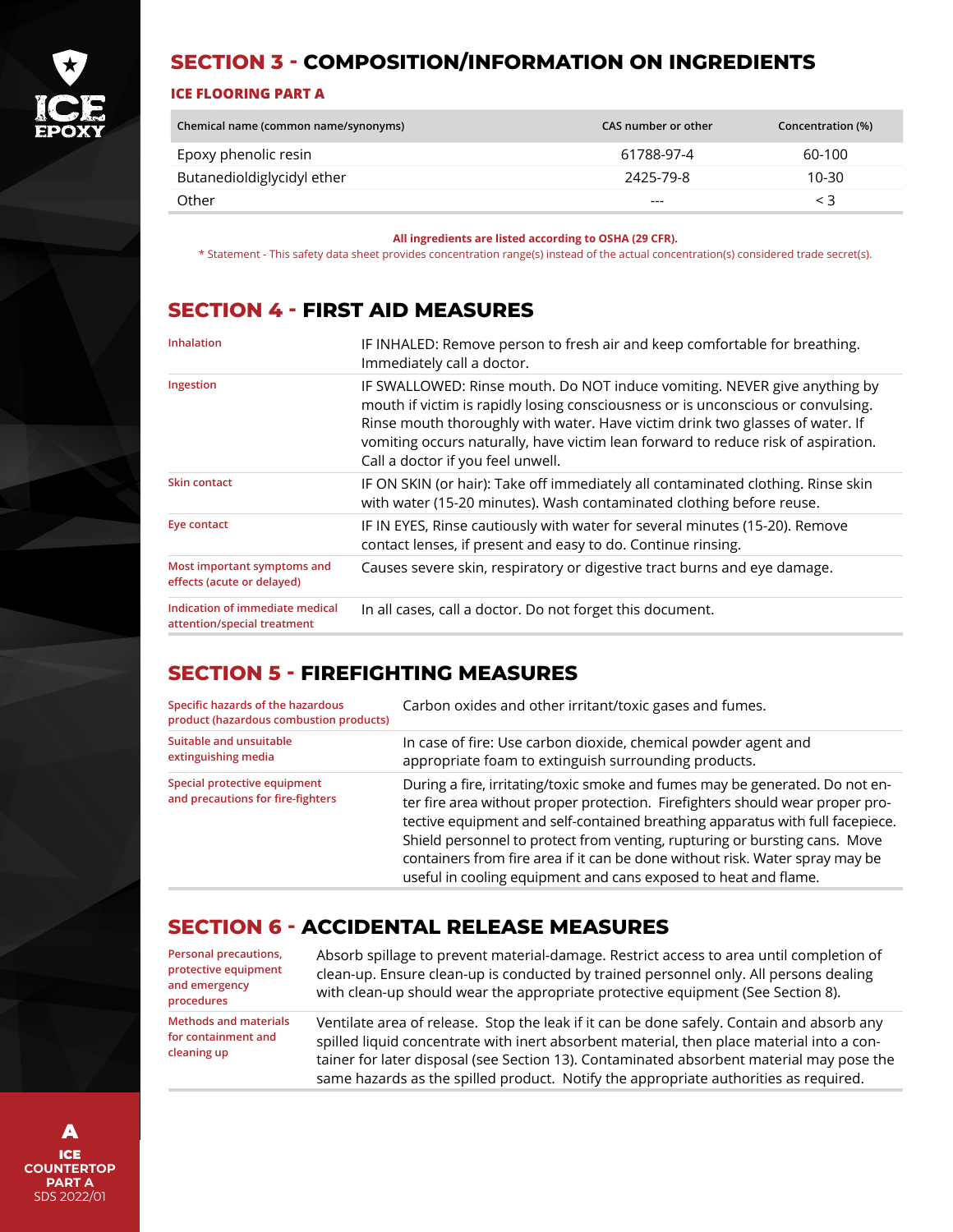

#### **SECTION 7 - HANDLING AND STORAGE**

| <b>Precautions for</b><br>safe handling                                   | Wear protective gloves/ protective clothing/ eye protection/ face protection. Before<br>handling, it is very important that engineering controls are operating, and that protective<br>equipment requirements and personal hygiene measures are being followed. People<br>working with this chemical should be properly trained regarding its hazards and its safe<br>use. Inspect containers for leaks before handling. Label containers appropriately. Ensure<br>proper ventilation. Avoid breathing dust/fume/gas/mist/vapours/spray. Avoid contact<br>with eyes, skin and clothing. Keep away from heat, sparks and flame. Avoid generating<br>high concentrations of dusts, vapours or mists. Keep away from incompatible materials<br>(Section 10). Keep containers closed when not in use. Empty containers are always dan-<br>gerous. Refer also to Section 8. |
|---------------------------------------------------------------------------|------------------------------------------------------------------------------------------------------------------------------------------------------------------------------------------------------------------------------------------------------------------------------------------------------------------------------------------------------------------------------------------------------------------------------------------------------------------------------------------------------------------------------------------------------------------------------------------------------------------------------------------------------------------------------------------------------------------------------------------------------------------------------------------------------------------------------------------------------------------------|
| <b>Conditions for safe</b><br>storage, including<br>any incompatibilities | Store in a well-ventilated place. Keep container tightly closed. Keep cool. Store locked up.<br>Store away from incompatible materials (Section 10). Inspect all incoming containers to<br>make sure they are properly labelled and not damaged. Storage area should be clearly<br>identified, clear of obstruction and accessible only to trained personnel. Inspect<br>periodically for damage or leaks.                                                                                                                                                                                                                                                                                                                                                                                                                                                             |

## **SECTION 8 - EXPOSURE CONTROLS/PERSONAL PROTECTION**

| <b>Control parameters</b><br>Contains no substances<br>with occupational<br>exposure limit values. | Exposure limits: None known                                                                                                                                                                                                                                                                                                                                                                                                                                                                                                                                                                                                                                            |
|----------------------------------------------------------------------------------------------------|------------------------------------------------------------------------------------------------------------------------------------------------------------------------------------------------------------------------------------------------------------------------------------------------------------------------------------------------------------------------------------------------------------------------------------------------------------------------------------------------------------------------------------------------------------------------------------------------------------------------------------------------------------------------|
| Appropriate engineering<br>controls                                                                | Use under well-ventilated conditions. Local exhaust ventilation system is recommended<br>to maintain concentrations of contaminants below exposure limits. Make emergency eye-<br>wash stations, safety/quick-drench showers, and washing facilities available in work area.                                                                                                                                                                                                                                                                                                                                                                                           |
| Individual protection<br>measures/personal<br>protective equipment                                 | Respiratory protection is required if the concentrations are higher than the exposure<br>limits. Use a NIOSH approved respirators if the exposure limits are unknown. Chemically<br>protective gloves (impervious), and other protective clothing to prevent prolonged or<br>repeated skin contact, must be worn during all handling operations. Wear protective<br>chemical splash goggles to prevent mists from entering the eyes. Wash hands/nails/face<br>thoroughly after handling. Do not eat, drink or smoke when using this product. Practice<br>good personal hygiene after using this material. Remove and wash contaminated work<br>clothing before re-use. |

# **SECTION 9 - PHYSICAL AND CHEMICAL PROPERTIES**

| Appearance / color                                     | Clear liquid                         | Vapour pressure                                    | Not available |
|--------------------------------------------------------|--------------------------------------|----------------------------------------------------|---------------|
| <b>Odour</b>                                           | Characteristic                       | Vapour density                                     | Not available |
| <b>Odour threshold</b>                                 | Not available                        | <b>Relative density</b>                            | $1.15$ g/ml   |
| pH                                                     | Not available                        | Solubility                                         | Not available |
| Melting point / Freezing point                         | Not available                        | <b>Partition coefficient</b><br>of n-octanol/water | Not available |
| Initial boiling point/ranges                           | Not available                        | Auto-ignition temperature                          | Not available |
| <b>Flash point</b>                                     | $>93^{\circ}$ C (199.4 $^{\circ}$ F) | <b>Decomposition temperature</b>                   | Not available |
| <b>Evaporation rate</b>                                | Not available                        | <b>Viscosity</b>                                   | Not available |
| Flammability (solid, gas)                              | Not available                        | <b>VOC</b>                                         | Not available |
| <b>Upper/Lower flammability</b><br>or explosive limits | Not available                        | Other                                              | None know     |

ICE **COUNTERTOP PART A** SDS 2022/01 A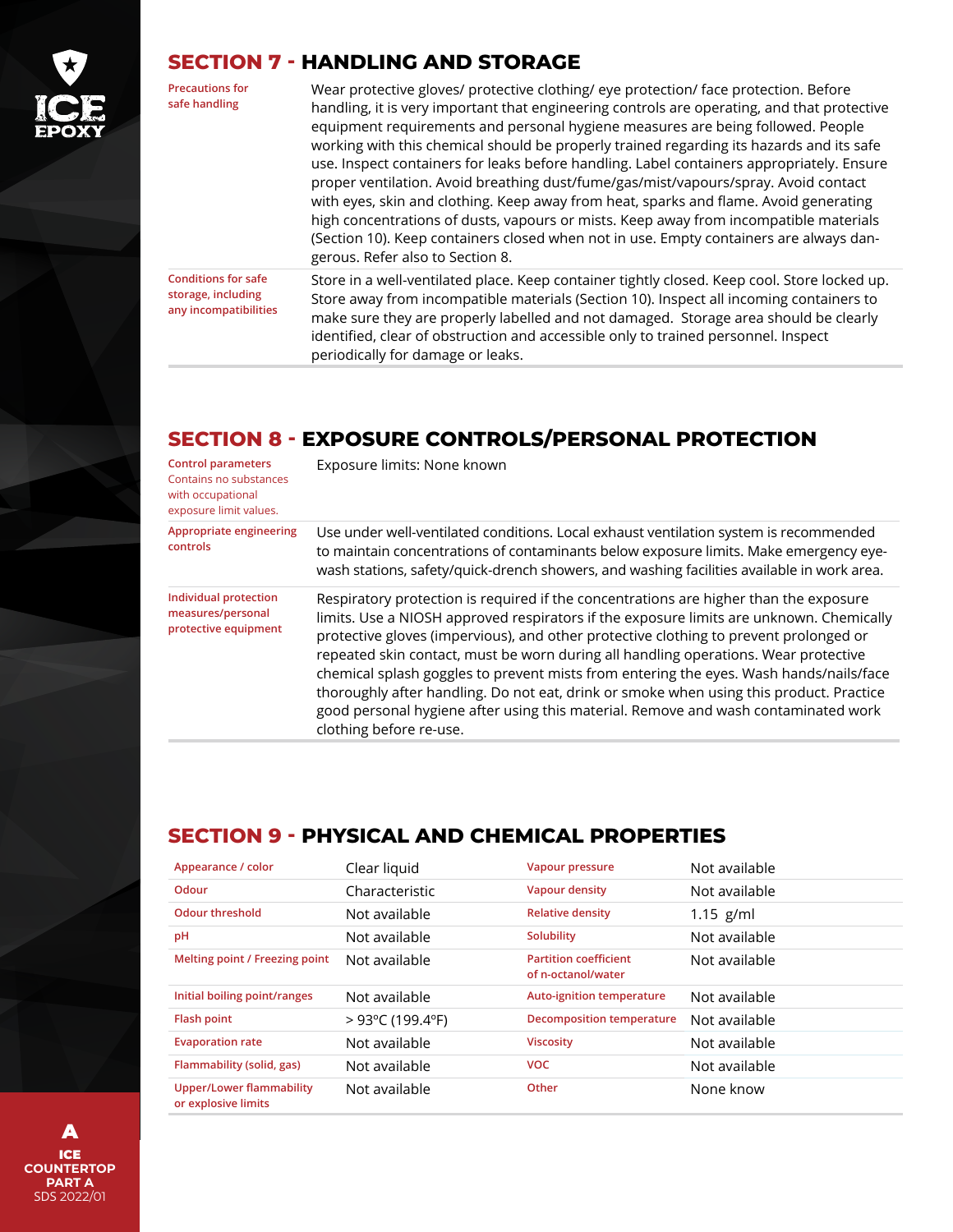

#### **SECTION 10 - STABILITY AND REACTIVITY**

| Reactivity                                                           | Does not react under the recommended storage and handling conditions<br>prescribed. |
|----------------------------------------------------------------------|-------------------------------------------------------------------------------------|
| <b>Chemical Stability</b>                                            | Stable under the recommended storage and handling conditions prescribed.            |
| Possibility of hazardous reactions                                   | None known                                                                          |
| <b>Conditions to avoid</b><br>(static discharge, shock or vibration) | None known                                                                          |
| Incompatible materials                                               | Oxidizing materials; etc.                                                           |
| Hazardous decomposition products                                     | None known                                                                          |

## **SECTION 11 - TOXICOLOGICAL INFORMATION**

| Information on the likely<br>routes of exposure (inhalation,<br>ingestion, skin and eye contact) | Harmful if swallowed. Harmful in contact with skin. Harmful if inhaled. Causes<br>severe skin burns and eye damage. May cause an allergic skin reaction.                                                                                                                                                                                                                                                                                                                                                  |
|--------------------------------------------------------------------------------------------------|-----------------------------------------------------------------------------------------------------------------------------------------------------------------------------------------------------------------------------------------------------------------------------------------------------------------------------------------------------------------------------------------------------------------------------------------------------------------------------------------------------------|
| Symptoms related to the<br>physical, chemical and<br>toxicological characteristics               | Skin burn, redness, stinging, pain; Eye burn, redness, tearing; Digestive tract burn;<br>Respiratory tract burn, coughing, shortness of breath, dizziness, drowsiness, nau-<br>sea and headaches.                                                                                                                                                                                                                                                                                                         |
| Delayed and immediate effects<br>(chronic effects from short-term<br>and long-term exposure)     | Skin Sensitization - Possible; Respiratory Sensitization - No data available; Germ<br>Cell Mutagenicity - No data available; Carcinogenicity - No ingredient listed by<br>IARC, ACGIH, NTP or OSHA; Reproductive Toxicity - No data available; Specific<br>Target Organ Toxicity — Single Exposure - No data available; Specific Target Organ<br>Toxicity - Repeated Exposure - No data available; Aspiration Hazard - No data<br>available; Health Hazards Not Otherwise Classified - No data available. |
| Numerical measures of toxicity                                                                   | CAS 2425-79-8 LD50 Oral - Rat – 1118 mg/kg; LD50 Dermal - Rabbit – 1250 mg/kg;<br>CAS 61791-26-2 LD50 Oral - Rat - 620 mg/kg; CAS 9046-10-0 LD50 Oral - Rat - 242<br>mg/kg; LD50 Dermal - Rabbit - 360 mg/kg; ATE not available in this document.                                                                                                                                                                                                                                                         |

# **SECTION 12 - ECOLOGICAL INFORMATION**

| Ecotoxicity (aquatic and terrestrial information) | No data available for this product                                      |
|---------------------------------------------------|-------------------------------------------------------------------------|
| Persistence and degradability                     | No data available                                                       |
| <b>Bioaccumulative potential</b>                  | Bioconcentration potential is moderate                                  |
| Mobility in soil                                  | No data available                                                       |
| Other adverse effects                             | Toxic to aquatic life. Toxic to aquatic life with long lasting effects. |

# **SECTION 13 - DISPOSAL CONSIDERATIONS**

**Information on safe handling for disposal/methods of disposal/contaminated packaging**  Dispose of contents/container into safe container in accordance with local, regional or national regulations.

# **SECTION 14 - TRANSPORT INFORMATION**

**UN number; Proper shipping name; Class(es); Packing group (PG) of the TDG Regulations:** NOT REGULATED

**UN Number; Proper shipping name; Class(es); Packing group (PG) of the IMDG (maritime):** UN3082; ENVIRONMENTALLY HAZARDOUS SUBSTANCE, LIQUID, N.O.S. ( bisphenol-A-(epichlorhydrin) epoxy resin); CLASS 9; PG III

#### **UN Number; Proper shipping name; Class(es); Packing group (PG) of the IATA (air):**

UN3082; ENVIRONMENTALLY HAZARDOUS SUBSTANCE, LIQUID, N.O.S. ( bisphenol-A-(epichlorhydrin) epoxy resin); CLASS 9; PG III

**Special Precautions (transport/conveyance):** May also be shipped as a LIMITED QUANTITY in accordance with TDG. **Environmental hazards (IMDG or other):** Marine Pollutant

**Bulk transport (usually more than 450L in capacity):** Possible

ICE **COUNTERTOP PART A** SDS 2022/01 A